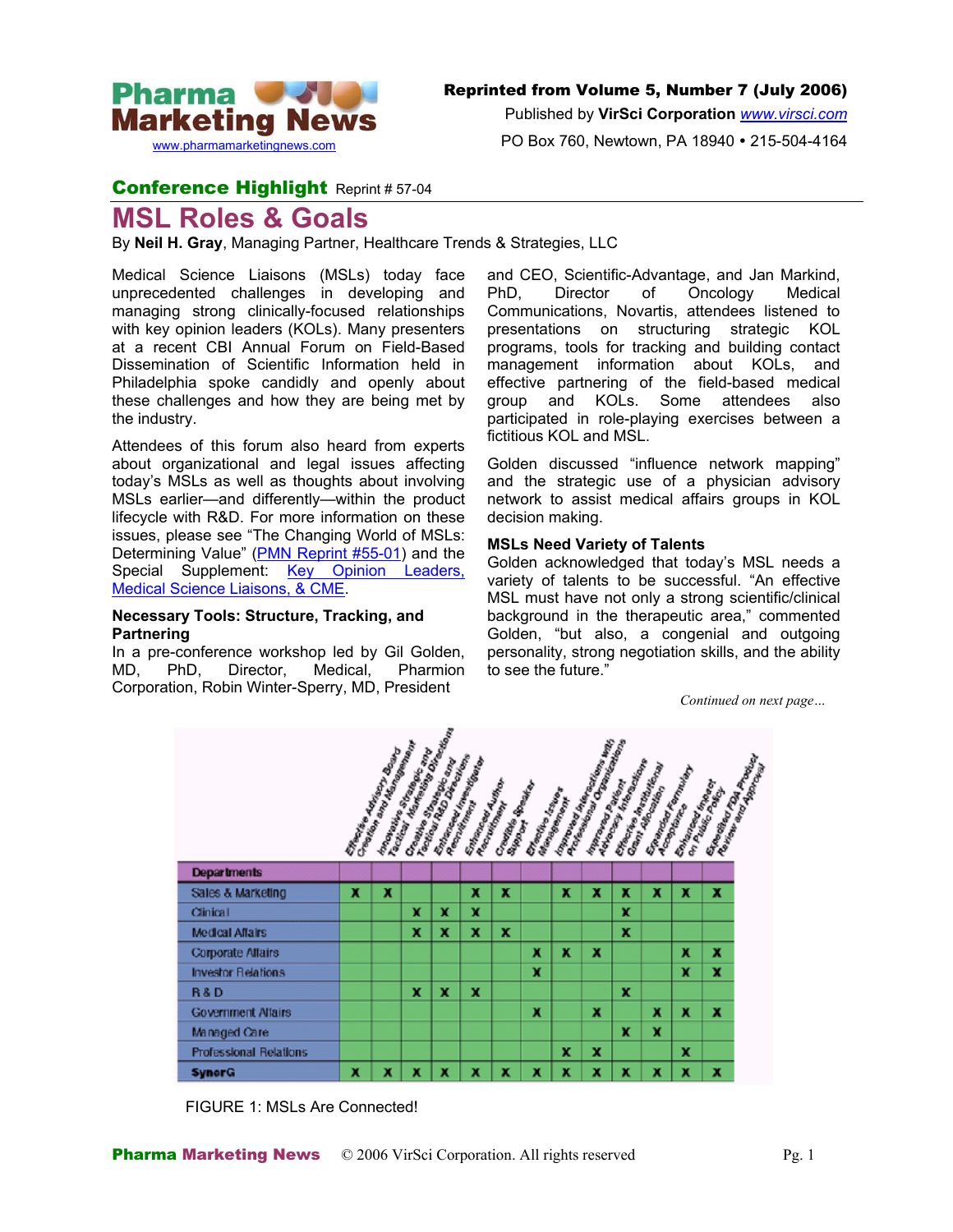To illustrate the interconnectivity of departmental and MSL objectives, Golden shared a grid overlaying typical MSL foci with different pharma disciplines (See FIGURE 1).

No doubt, MSLs play a vitally important role within the industry. "MSLs often work with a product from bench to bedside," noted Winter-Sperry who went on to discuss some specific critical roles MSLs play.

For example, she explained the importance of keeping track of an organization's thought leaders. "How many of you have gone into a company or to visit with a KOL and discovered that a colleague of yours has been in ahead of you?" Dr. Winter-Sperry asked the attendees, noting a situation with which many of the attendees were familiar.

Winter-Sperry also spoke of the need to track positive outcomes of MSL/KOL activity, including:

- the scientific discussion of a product,
- clinical information in grand rounds/lectures,
- personal experience with a drug,
- acceptance of a poster/abstract by<br>journal/conference/professional meetings,
- interest in participating in clinical trials or an advisory board,
- sharing competitive intelligence, and
- demonstration of improved patient

"Contact management software and relational database systems are useful tools that help MSLs keep track of all this," said Winter-Sperry. [For more information on such systems, see "Thought-Leader Management: A Challenge Met," PMN [Reprint #45-02](http://www.pharma-mkting.com/news/pmn45-article02.html).]

### **It's All About the Science**

Dr. Markind emphasized the importance of maintaining a science-focused discussion with KOLS, as well as the value of including MSL input into the strategic publication planning process.

"The field-based medical group functions as an current legal environment facing MSLs. important bridge between the KOLs and the publication sub team in many organizations," said Markind. "This interaction helps the flow of communication, and therefore, expedites the publication process."

MSLs are also helpful (and should be utilized MSLs absolutely<br>mean) is publication alonging due to the in more) in publication planning due to their:

- Recognition of informational gaps in the public domain
- Ability to create strong relationships with key advocates
- Demonstrated knowledge of the most appropriate congresses/journals
- Identifying the target audience

### **Better, Earlier MSL/R&D Connectivity**

Drew Campbell, PhD, Senior Director, CNS Medical Liaisons, Sepracor, Inc., offered some thoughts on how to develop better (and earlier) MSL/R&D partnerships, by involving the MSL with R&D in advance of Phases II/III. This presentation elicited strong audience discussion and debate on the issue of the role of MSLs in product development.

**Track Positive Outcomes**<br>Wister Carega also early of the good to track Campbell advocated early involvement of MSLs in the drug development pipeline to further integration within the company and to imbue MSLs with a feeling of being better connected to the drug development process. Campbell contended that this involvement also increases an MSL's therapeutic area knowledge and enhances thought leader connections early on in development.

> According to Campbell, MSL participation in R&D meetings and advisory boards can provide a different perspective on issues than those given by thought leaders. An added benefit, contends Campbell, is MSL professional growth and subsequent improvement in long-term retention.

outcomes. This earlier interaction benefits both R&D AND Medical Affairs by providing more immediate connection to experts in the field, facilitated corporate visits by thought leaders, better team interactions, technology/technique access, and help in feeding the pipeline. However, Campbell also pointed out that risks exist, including the leaking of confidential information or mishandling thought leader relationships.

### **Contrasts between MSLs and Sales Representatives**

The forum also included lively discussions on the

According to Winter-Sperry, for example, thought leaders are not always aware of current PhRMA guidelines and compliance issues regarding payments to physicians and the separation between promotion and education. Consequently, MSLs absolutely have to be knowledgeable of

*Continued on next page…*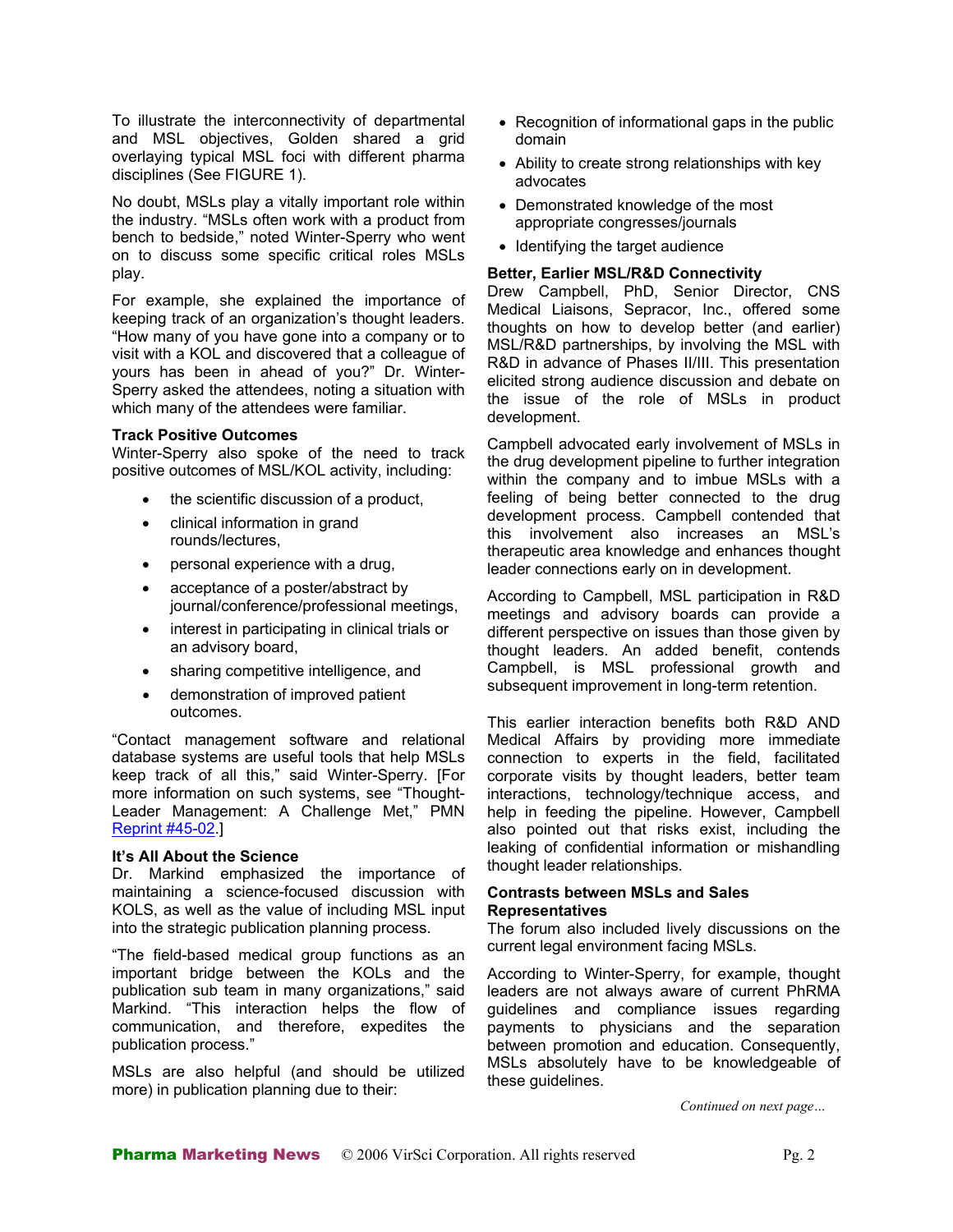## **MSLs and R&D**

| <b>Preclinical</b>                               | <b>Clinical</b>                             |
|--------------------------------------------------|---------------------------------------------|
| Link with investigators                          | Suggest investigators for trials            |
| Provide input based upon state of the<br>science | Provide input to development                |
| Offer access to technology/techniques            | Supply meeting coverage                     |
| Make available competitive intelligence          | Nominate consultants for advisory<br>boards |

TABLE 1: How MSLs Support R&D

# **Contrasting MSLs and Sales Representatives**

| <b>MSLs</b>                           | <b>Sales Reps</b>                          |
|---------------------------------------|--------------------------------------------|
| Part of medical or regulatory         | Part of sales division                     |
| Often have technical background       | May have technical background              |
| Customer is KOL                       | Trained to sell                            |
| Not trained to sell                   | Customer is prescriber                     |
| Compensation is not linked to selling | Compensation is linked to product<br>sales |

TABLE 2: Contrasting MSLs with Sales Reps

| <b>MSLs</b>                                                                                | <b>Sales Reps</b>                                           |
|--------------------------------------------------------------------------------------------|-------------------------------------------------------------|
| Long term objectives                                                                       | Short term objectives                                       |
| Communicate and clarify scientific<br>information to ensure appropriate use of<br>products | Promote safe and appropriate use to<br>drive revenue        |
| Thought leader focus                                                                       | Prescriber focus                                            |
| May respond to unsolicited complex<br>questions from HCP                                   | Redirect unsolicited complex inquires<br>to medical affairs |
| Performance metrics not based on<br>sales/prescription volume of individual<br>products    | Sales/prescription volume-based<br>performance metrics.     |

TABLE 3: Roles of MSLs vs. Sales Reps in Interactions with Healthcare Professionals

*Continued on next page…*